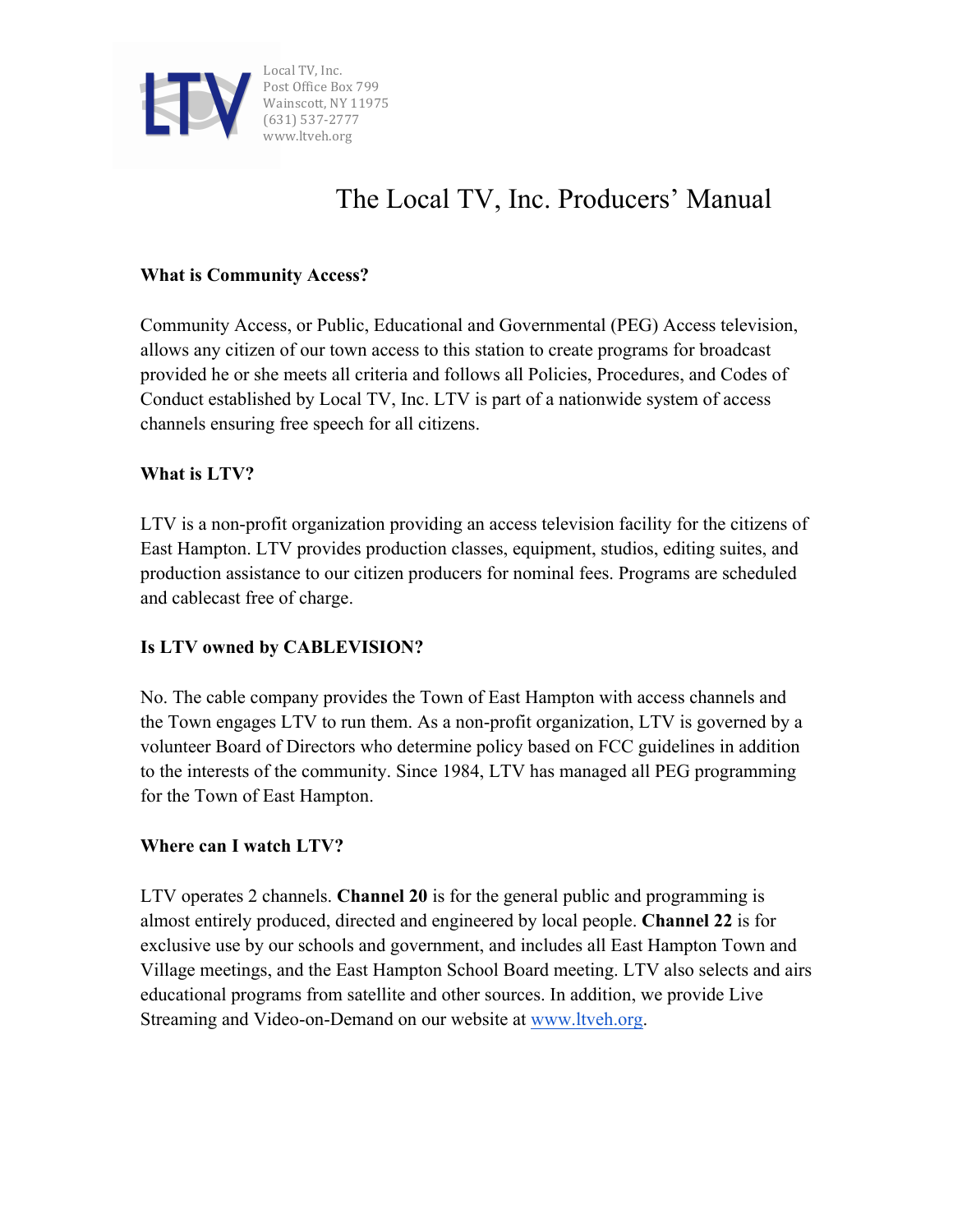### **Who funds LTV?**

LTV is funded with the franchise fee Cablevision pays to East Hampton Town and Village. Through contracts with The Town and the Village of East Hampton, a portion of that franchise fee supports LTV. Cablevision also grants LTV an annual fee for equipment upgrades. Additional funding comes from our contributors, underwriters, grants, production services, and membership fees. LTV funding does not come from property taxes. LTV is a private, not-for-profit corporation, not a Town department.

### **What does LTV offer?**

LTV has **3 studios**, including one talk-show set, one kitchen studio for cooking shows, and one black box studio for large events. A central Director's Station can control up to 3 digital cameras in one studio at a time. The Director's Station has camera-control units, a digital switcher, audio board, and a computer program for graphics. Additionally LTV has **edit suites** where producers can use either iMovie or Final Cut Pro X for Post-Production Work.

LTV boasts an archive or more than 25,000 shows of historic interest to the community filmed over the past 30 years. It is also home to The Frances Dougherty Studio, our "big black box," which can be used as a screening room with a state-of-the-art projector and screen, a theatrical space, a meeting room, or a large event. LTV staff can be hired for editing and dubbing services.

# **How to CONNECT**

### **What do I need to know about becoming a Producer at LTV?**

First of all you must be a resident of East Hampton or have a resident sponsor (see Local TV, Inc.'s *Policies & Procedures*) and have taken the orientation course offered several times per year at LTV.

### **What are my responsibilities as a Producer?**

As a Producer, you are solely responsible for the shows you put on the channel. Therefore, you must have permission to use material that is not your own and you must get signed releases from individuals who appear on your show.

### **What kind of programs can I make?**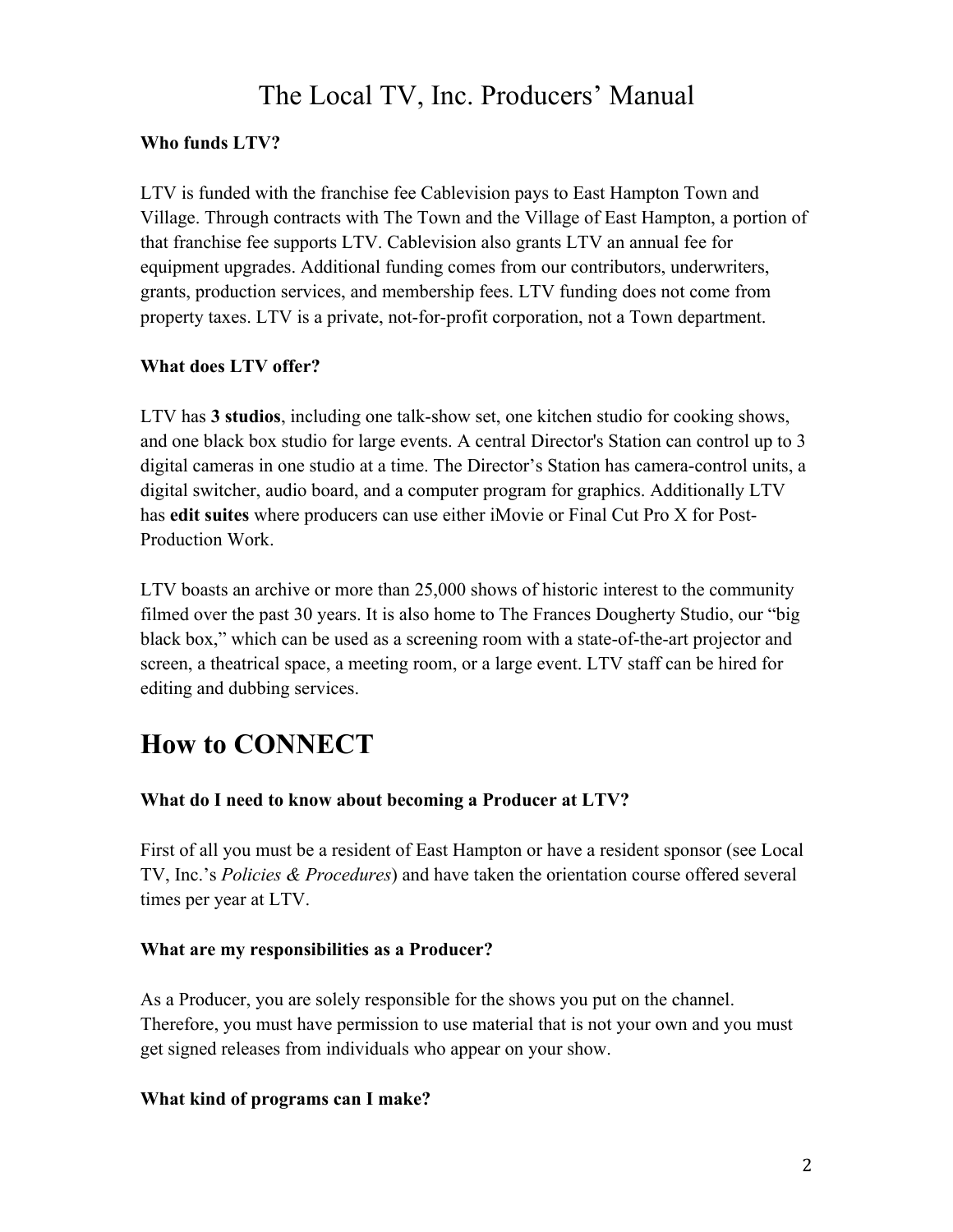You are free to express yourself in any way you like. However, the FCC prohibits lotteries, pornography as defined by community standards, advertising, and libelous material. (Please see "LTV Access Program Content" in *Policies & Procedures* on our website.)

### **Will anyone edit or censor my program?**

No. However, if a program violates any of the restrictions stated above, or if it is technically substandard, we will return the footage with suggestions on how it can be changed to become suitable for airing.

### **Does my program have to be produced at LTV?**

No. The facility and equipment are provided if needed. Any finished footage you have produced or which you have permission in writing to air may be submitted as long as it meets the standards set in LTV's *Policies & Procedures*, available on our website www.ltveh.org.

#### **How do I get started?**

Every Producer must take LTV's 2-hour Orientation class as a prerequisite to become an LTV Member. At the Orientation, you can ask any question about becoming a Producer, host, or crew member and the Staff will guide you to the appropriate Production Workshop. Even if you are a seasoned professional, knowledge of our particular system is a must for any producer.

#### **Statement of Compliance**

LTV's *Statement of Compliance* must be signed by the Producer and a member of the LTV staff in order to schedule studio time.

#### **Production Workshops**

LTV provides a variety of workshops in addition to the Orientation class. After the initial orientation class for studio shows, you are welcome to shadow/work on other producer's shows to increase your skills.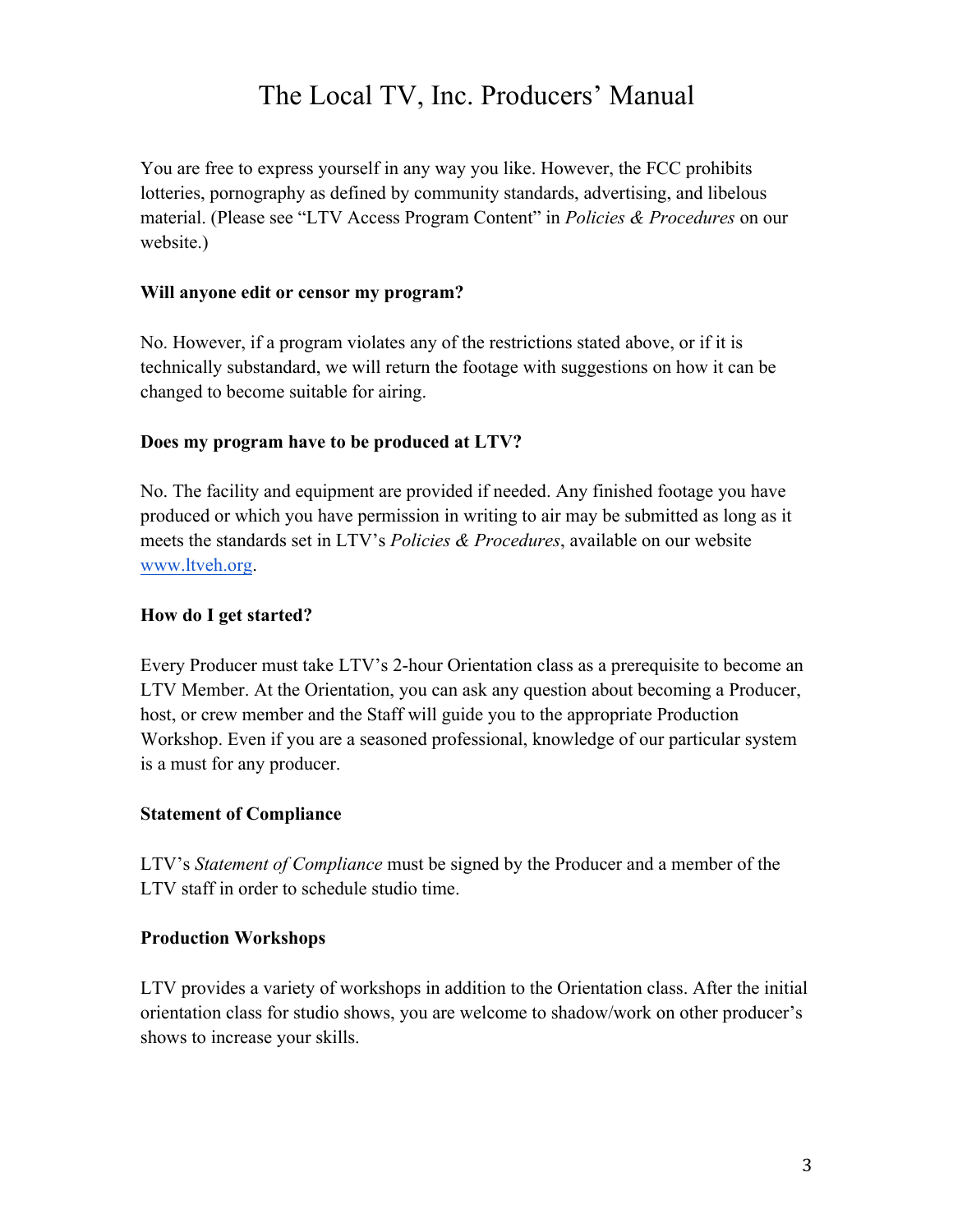### **Does LTV provide a crew?**

No. One LTV staff member/technician is present to monitor audio and direct the show. We encourage Producers to have their own Director when possible and bring their own props to personalize their set design.

### **When will my show be run on Channel 20?**

All Producers submit their shows to the Program Director who will work out a schedule for airing. If your show is a series, you will be given a regular time slot quarterly.

### **How to CREATE**

LTV is here to help you create your show. Aside from classes, technical advice, and scheduling, we can help you develop an idea, create a production budget, help you network with other access Producers, find underwriters, and offer constructive criticism.

As an LTV producer, you have the opportunity to make your creative idea a reality.

### PRE-PRODUCTION

- LTV Orientation
- Appropriate Production Workshops
- Schedule a consultation with LTV staff to review your idea for a show.
	- $\circ$  List all the elements that it will take to create a production host, guests, crew, location, timeline, sets, props, budget, etc. with the LTV staff. *Even if you are experienced in TV production, you will need to know our equipment and systems before being qualified to use the studio*
	- Work with an LTV staff member to design your credits and also choose your music. LTV offers a production music library for use on your show. This music is paid for via a service and does not require you to apply for copyright!
	- Consider your program's content. For example, think about anything in or about your show that might be construed as commercial.
- Design your set. The studio comes equipped with chairs, a backdrop, and props and decorations. While LTV does not permit alterations to the basic sets as installed in the studio, we encourage all producers to individualize their show by bringing in something easily set up and broken down. You are in charge of set up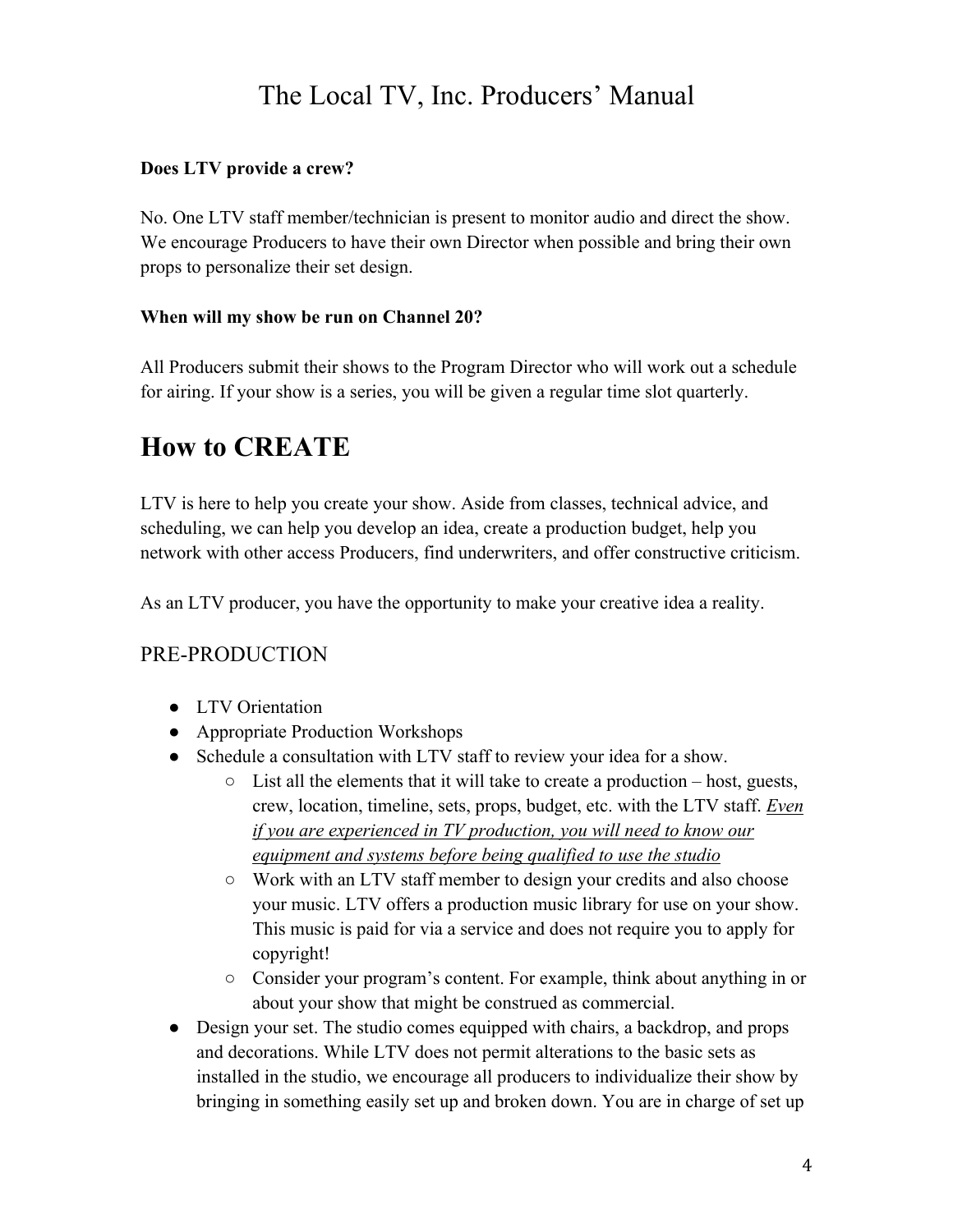and striking your set.

- Submit all necessary forms to our Programming Director. These include: a Program Rights Release, Cablecast Request, Verification of East Hampton residency or a Sponsor Form. *Your show cannot be aired until all the paperwork is submitted. There are no exceptions.* You must obtain for yourself and keep for your own records the rights to any copyrighted material as well as a Standard Release Form for your guests
- Sign up for studio time by calling us at 631-537-2777, ext.110. All studio rental fees must be paid at time of show. The studio is rented in one-hour time increments for a 1/2 hour show.
- Studio rental fees include recording media, and technical support by an LTV Staff Member. Shows that require rehearsal time must book additional time separately. These fees do not include duplication (dub) fees.
- *If you plan to use any live instruments, photographs, or video during your show, you MUST consult with LTV at least 3 business days before the shoot*. Extras like this take time and expertise, and might incur a cost. LTV reserves the right to refuse service if you have not properly informed the staff prior to the shoot.
- Producers: Scheduling your crew and coordinating take time. Be patient. It will be worth it! For scheduling, there are several online tools that can help you schedule your guests. We like www.doodle.com. You can set up a few choices of dates and time, and then your guests can pick what works for them. It's free and guests don't have to sign up for anything. *Reminder: This is to schedule your guests and crew, not booking your studio time at LTV*.

### PRODUCTION

The LTV technical staff will have the studio cameras, lights and microphones ready before you start your show.

- You are in charge of setting up your set and breaking it down with guidance from staff.
- A technician will be present for the recording of your show.
- Your guests and crew should be in the studio at least 15 minutes before the start of the show. You should arrive early enough to arrange your set and prepare
- Guests, friends and others not directly involved with the show should wait in the Producer's Room (Kitchen Studio). The Director's Station is not for preliminary planning or conference. The Producers' room is usually available to all producers and their guests as they prepare for a show. There is a small kitchen area, refrigerator, coffee machine, microwave oven, and conference tables. If you plan to use the room, please ask at the Front desk or while you are scheduling, as it might be already in use.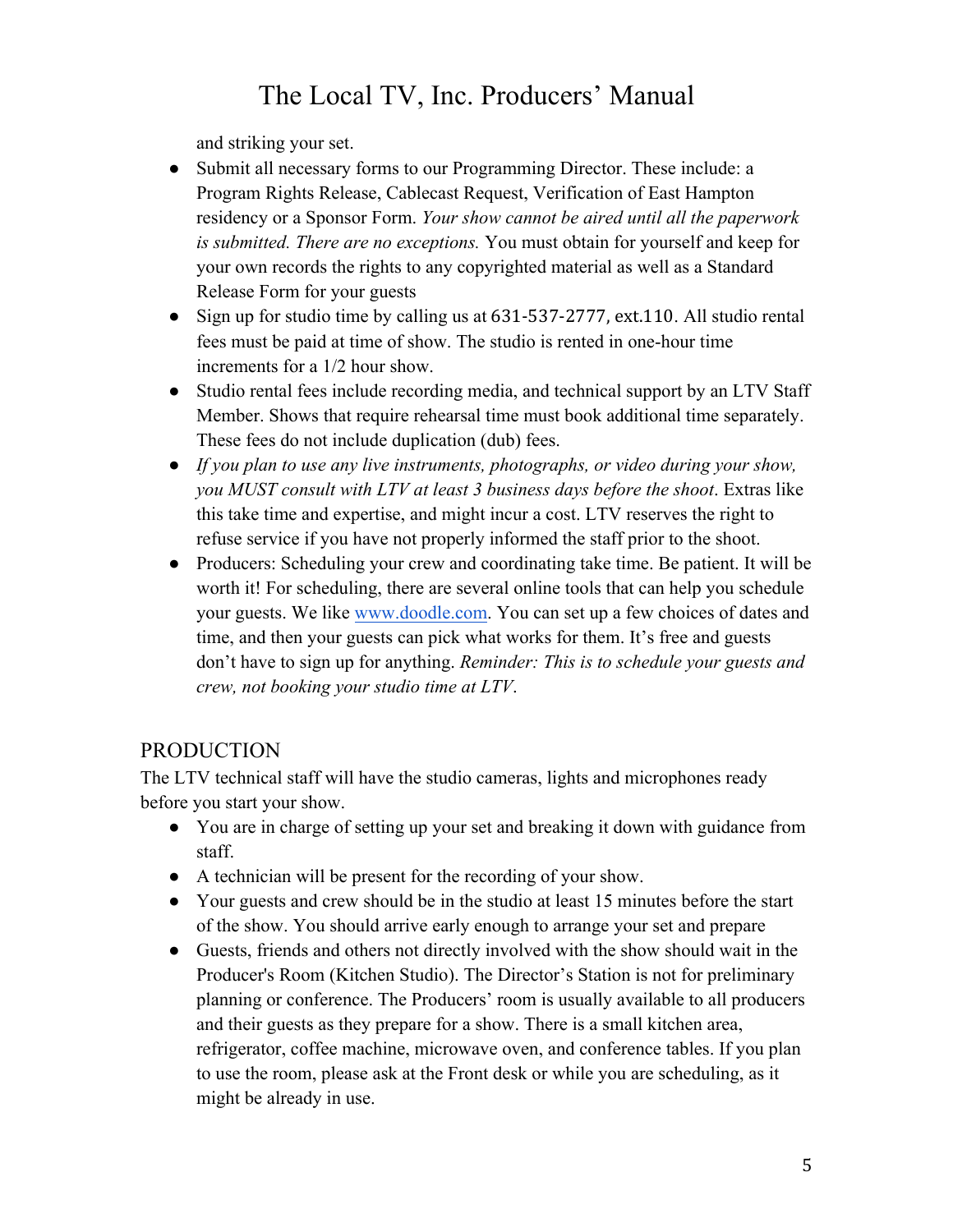- We reserve the right to cancel a recording if the host and/or guest is not ready to begin at the scheduled time.
- Once at the studio, take the time to explain to guests how the show will flow, and the obligations of the host. Assure guests that the host will be paying attention to timing and that they should continue on with their responses and follow the host's lead. Remind everyone they should all remain seated until the camera crew announces "all clear."
- Directors: Establish careful communication with the host and plan and rehearse cues in advance. Train your Host to remain aware of the studio timer and preview monitor.
- You may need to develop specialized cues for your specific production.
- After the show, the studio must be cleared of all sets and props so that the next person has a clean area. Failure to clean up will limit future use of the studio.

### POST-PRODUCTION

- Serial Public Access shows produced at LTV are promoted on our website www.ltveh.org.
- Producers should promote their shows via press releases, social media and/or ads.
- All shows are considered the property of the producer and LTV. If you do not want your show duplicated or put on our Video on Demand, we will honor your request, however, your show will become part of our permanent archive. The archive has become a valuable resource for the community. And remember, if you film your show in an LTV studio for the public access fees, it MUST BE BROADCAST on LTV, otherwise, it is considered a commercial event and will be charged accordingly, or not filmed at all.

# **How to involve COMMUNITY**

- Get your friends and family to help produce your show
- Ask for comments or suggestions via Social Media
- Get underwriters!

**Unrestricted Underwriting, Specific Underwriting and In-Kind Donations**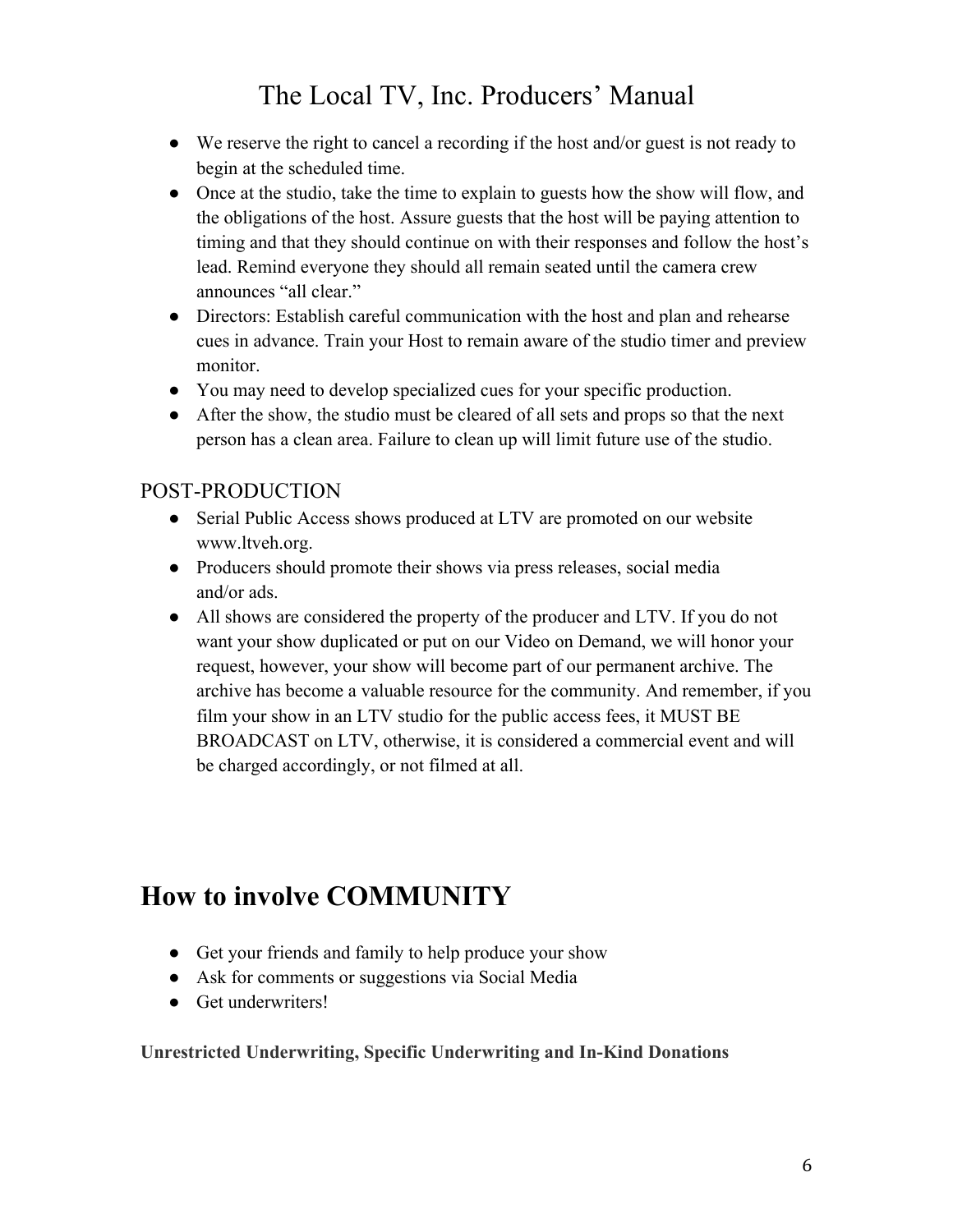To help offset and/or minimize the expense of Producing a program or conducting a special event, LTV Producers are encouraged to seek Underwriting and In-Kind donations.

**Unrestricted Underwriting** – a contribution to Local TV, Inc. not targeted for a specific expense. For example, XYZ Corporation donates \$5,000 to Local TV, Inc. in the form of an "unrestricted operating grant" in exchange for a general acknowledgement of XYZ's support for so many times per day, for so many weeks.

**Specific Underwriting** – includes gifts solicited and secured to pay for a specific expense of an event or an event or program itself.

Option A - A company makes a donation payable to Local TV, Inc. designated for the event t-shirts. In doing so, the event does not incur an expense for the shirts. The company must give LTV its intent in underwriting the event expense and LTV issues it a cash receipt.

Option  $B - A$  corporation agrees to purchase the event t-shirts on behalf of  $LTV$ writing a check directly to the vendor. Subsequently, LTV issues an in-kind donation receipt to the company.

Option C - A corporation makes a donation payable to LTV of \$1000 to directly sponsor your program. You furnish LTV with receipts of costs directly attributable to your program and LTV will reimburse you up to 50% (in this example, \$500) of the donation. Examples of reasonable expenses for your show:

- 1. Fresh flowers
- 2. Transportation for a guest on your show from the city
- 3. Furniture or props specifically for your show
- 4. A hair and makeup professional

**In-Kind Donations** – a donation to an event or program of product or services. For example, ABC Printing Company donates 1000 sheets of paper and printing services to produce the event promotional flyer, therefore the event does not incur an expense for paper or printing services. This requires an in-kind donation receipt from LTV and LTV keeps whatever is left over.

All three options greatly help LTV by minimizing and/or eliminating our costs – and all options are equally tax-deductible to the donor.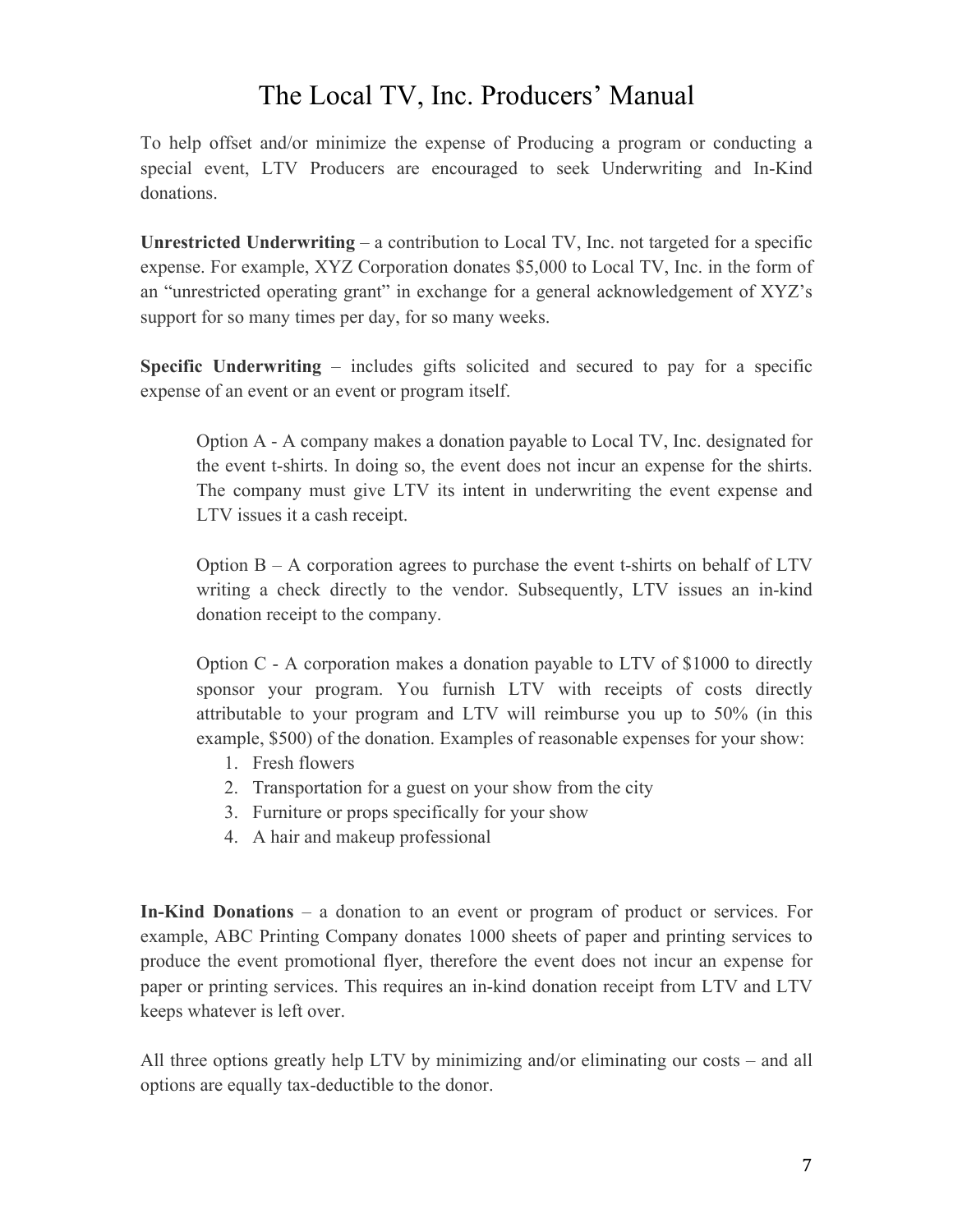#### *Underwriting Announcements on Noncommercial Educational Stations***.**

Noncommercial educational stations may acknowledge contributions over the air, but they may not broadcast commercials or otherwise promote the goods and services of forprofit donors or underwriters. Acceptable "enhanced underwriting" acknowledgements of for-profit donors or underwriters may include:

- (1) logograms and slogans that identify but do not promote;
- (2) location information;
- (3) value-neutral descriptions of a product line or service; and

(4) brand names, trade names, and product service listings. However, such acknowledgements may not interrupt the station's regular programming.

Acknowledgements should be made for identification purposes only and should not promote the contributor's products, services, or company. For example, logos or logograms used by corporations or businesses are permitted so long as they do not contain comparative or qualitative descriptions of the donor's products or services. In other words, you can't say this restaurants clam chowder is "the best on Long Island" or "better than" another restaurant's. Similarly, company slogans which contain general product-line descriptions are acceptable if not designed to be promotional in nature. Visual depictions of specific products are permissible., for example books, samples of crafts or art work. We also believe that the inclusion of a telephone number in an acknowledgement is within these general guidelines and, therefore, permissible. Several examples of announcements that would **clearly violate** the rule may be helpful:

- A. Announcements containing price information are not permissible. This would include any announcement of interest rate information or other indication of savings or value associated with the product. An example of such an announcement is:
	- -- "7.7% interest rate available now."
- B. Announcements containing a call to action are not permissible. Examples of such announcements are:
	- -- "Stop by our showroom to see a model";
	- -- "Try product X next time you buy oil."
- C. Announcements containing an inducement to buy, sell, rent, or lease are not permissible. Examples of such announcements are:
	- -- "Six months' free service";